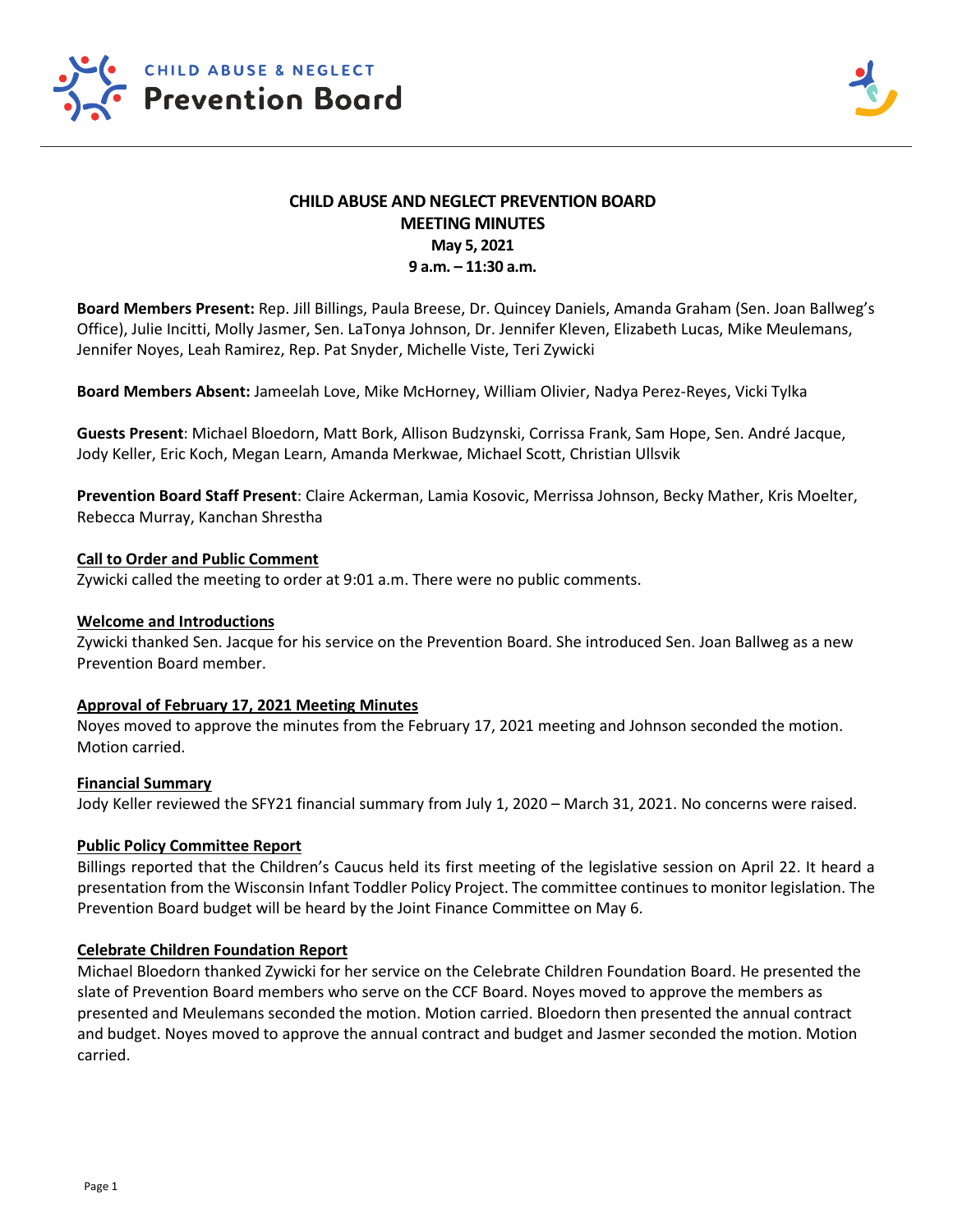

## **Agenda Items Order**

Noyes moved to change the order of the agenda until the presenters arrive and Kleven seconded the motion. Motion carried.

## **SFY22 Grants**

- **SFY22 Interagency agreement: UW Board of Regents – UW Madison School of Social Work** Meulemans moved to approve the interagency agreement and Jasmer seconded the motion. Noyes recused herself. Motion carried.
- **SFY22 Interagency agreement: UW-Milwaukee**  Daniels moved to approve the interagency agreement and Johnson seconded the motion. Motion carried.
- **FRC Network (first co-hort)**  Kleven moved to approve using the Preschool Development Grant funds to start a statewide FRC Network and Viste seconded the motion. Motion carried.

## **Grantee Presentation: COVID Adaptations**

Ackerman and Johnson reported on service adaptations made by grantees resulting from COVID. Corrissa Frank from the Family Resource Center and Michael Scott from the Parenting Place presented on COVID adaptations their organizations made.



### **CBCAP American Rescue Act Plan**

Murray presented the draft plan for the CBCAP American Rescue Act emergency funds. The Prevention Board will receive about \$4.2 million to be spent by September 30, 2025.

#### Phase 1 – July 1, 2021 – June 30, 2022

• \$1,000,000 - Small grants to local, community-based and tribal Family Resource Centers to provide concrete supports for families (e.g. rent assistance, internet access, diapers, etc.) and build social connections for parents (Parent Cafes, PIWI, group-based offerings, etc.). This is one time funding with main focus on the concrete supports.

• \$400,000 - Tribal Primary Prevention Grants. Funds for Tribes to expand primary prevention programs or implement new programs. Examples of primary prevention programs are those that are connected to at least one of the Strengthening Families Protective Factors® or the CDC Preventing Child Abuse and Neglect Technical Package. Estimating 2 years of funding.

• \$200,000 - 53206 Initiative. DCF has a 53206 initiative in Milwaukee. Establish an interagency agreement with DCF to integrate primary prevention strategies into the initiative. The project would like to have a hire a parent from the community as a family navigator. Estimating 2 years of funding (first year with option for renewal).

• \$150,000 - Public Awareness. Leverage current contract with KW2 to create materials on Family Resource Centers to raise awareness of the existence of FRCs and the vital services they provide to all families in a community.

Jasmer moved to approve the plan and Johnson seconded the motion. Motion carried.